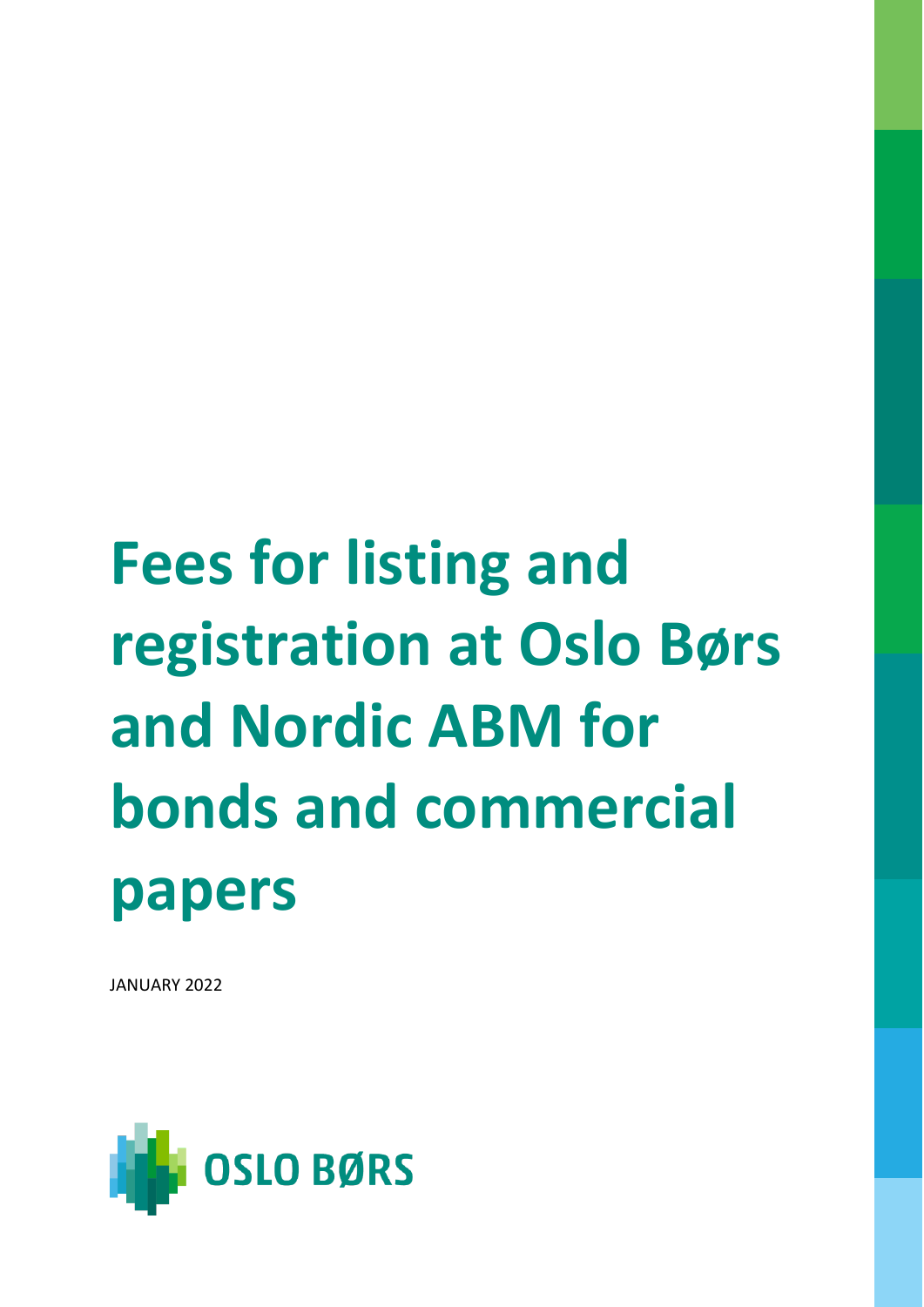## **TABLE OF CONTENTS**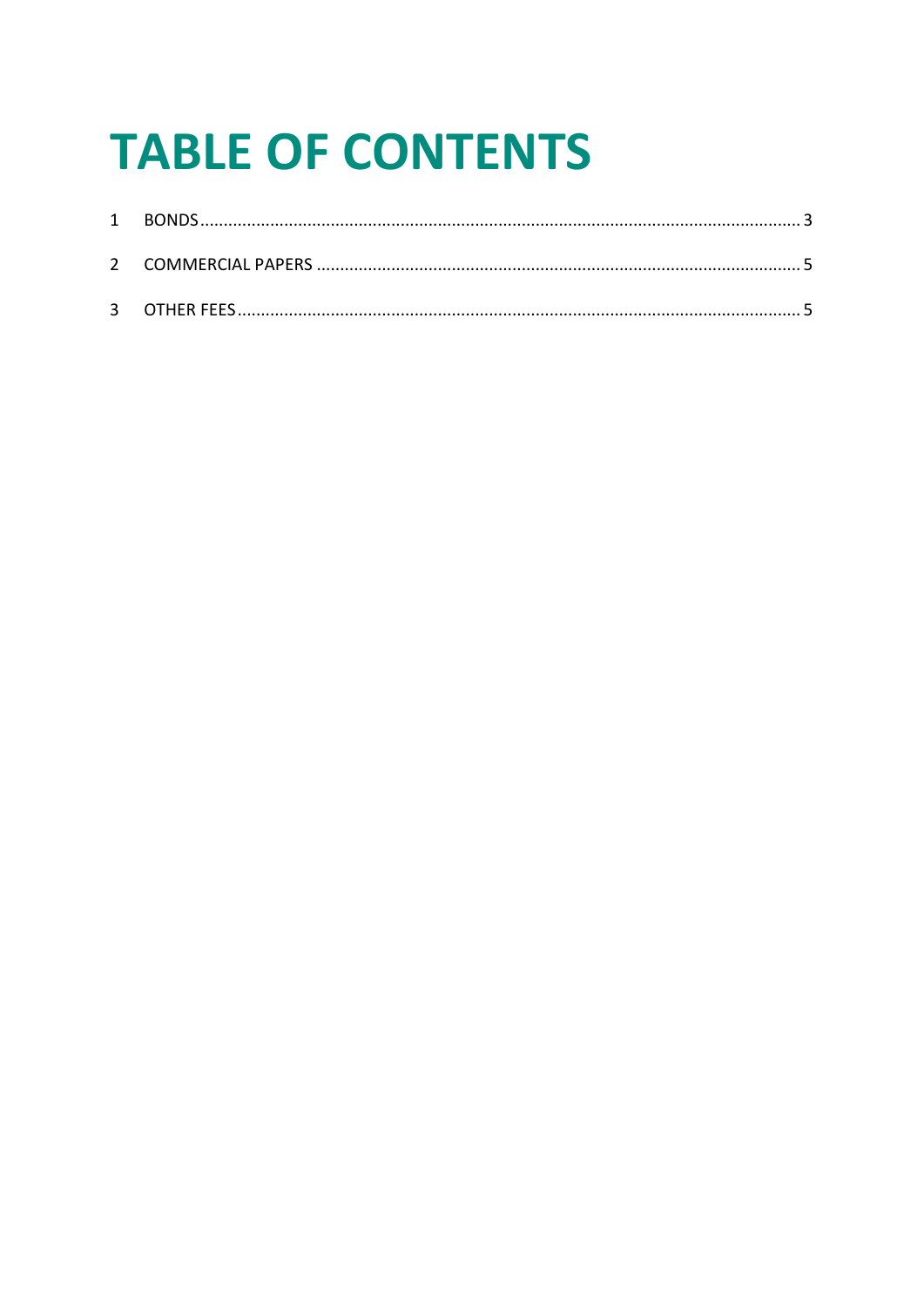### **FEES RELATED TO REVIEW OF ADMISSION DOCUMENTS, LISTING AND REGISTRATION OF BONDS AND COMMERCIAL PAPERS ON OSLO BØRS AND NORDIC ABM**

The following fees apply to review of admission documents not encompassed by the Prospectus Regulations and listing and registration of bonds and commercial papers on Oslo Børs or Nordic ABM.

#### <span id="page-2-0"></span>**1 BONDS**

| Type of fee                | <b>Description</b>   | Listed/registered<br>capital | Min. fee (NOK) | Max. fee (NOK) |
|----------------------------|----------------------|------------------------------|----------------|----------------|
| Annual fee for             | Fee for first loan   | 73.50 pr. MNOK of            | 7790           | 58 500         |
| listing and                | issued <sup>B)</sup> | outstanding amount           |                |                |
| registration <sup>A)</sup> |                      | $(pr.$ ISIN $)$              |                |                |
|                            | Fee for the second   | 49.50 per MNOK of            | 5 8 9 0        | 43 890         |
|                            | and subsequent       | outstanding amount           |                |                |
|                            | loans issued         | $(pr.$ ISIN $)$              |                |                |
|                            | Fee payable if the   | 49.50 per MNOK of            | 5 8 9 0        | 43 890         |
|                            | issuer has listed    | outstanding amount           |                |                |
|                            | shares/equity        | $(pr.$ ISIN $)$              |                |                |
|                            | commercial           |                              |                |                |
|                            | papers <sup>c)</sup> |                              |                |                |
|                            | Maximum fee per      |                              |                | 724 500        |
|                            | issuer per year      |                              |                |                |

| Type of fee                    | Type of bond                                           | Fee (NOK)       |
|--------------------------------|--------------------------------------------------------|-----------------|
| Registration fee <sup>D)</sup> | Bonds with particular standardised terms <sup>E)</sup> | 10 400 per ISIN |
|                                | Other bonds <sup>F)</sup>                              | 17 720 per ISIN |
|                                | Bonds with collateral or a guarantor <sup>G)</sup>     | 35 490 per ISIN |
|                                | Bonds with collateral and a guarantor H)               | 53 200 per ISIN |

| Type of fee                  | <b>Type of document</b>                                  | <b>Avgift (NOK)</b> |
|------------------------------|----------------------------------------------------------|---------------------|
| Inspection fee <sup>1)</sup> | Description of the issuer, cf. the ABM Rules Section     | 56 800              |
|                              | 2.7.2.3                                                  |                     |
|                              | Description of the issuer's business activities, cf. the | 25 200              |
|                              | ABM Rules Section 2.7.2.2 (1)                            |                     |
|                              | Loan description, invitation to tender and loan          | 16 350 per ISIN     |
|                              | document for loans with particular standardized terms    |                     |
|                              | cf. the ABM Rules Section 2.7.2.4 <sup>E)</sup>          |                     |
|                              | Loan description, invitation to tender and loan          | 18 600 per ISIN     |
|                              | document cf. the ABM Rules Section 2.7.2.4 F)            |                     |

A) The issuer may apply for payment of annual fee for listing/registration of a bond issue in advance for the entire term of the bond at the time it is first admitted to listing/registration. Issuers that wish

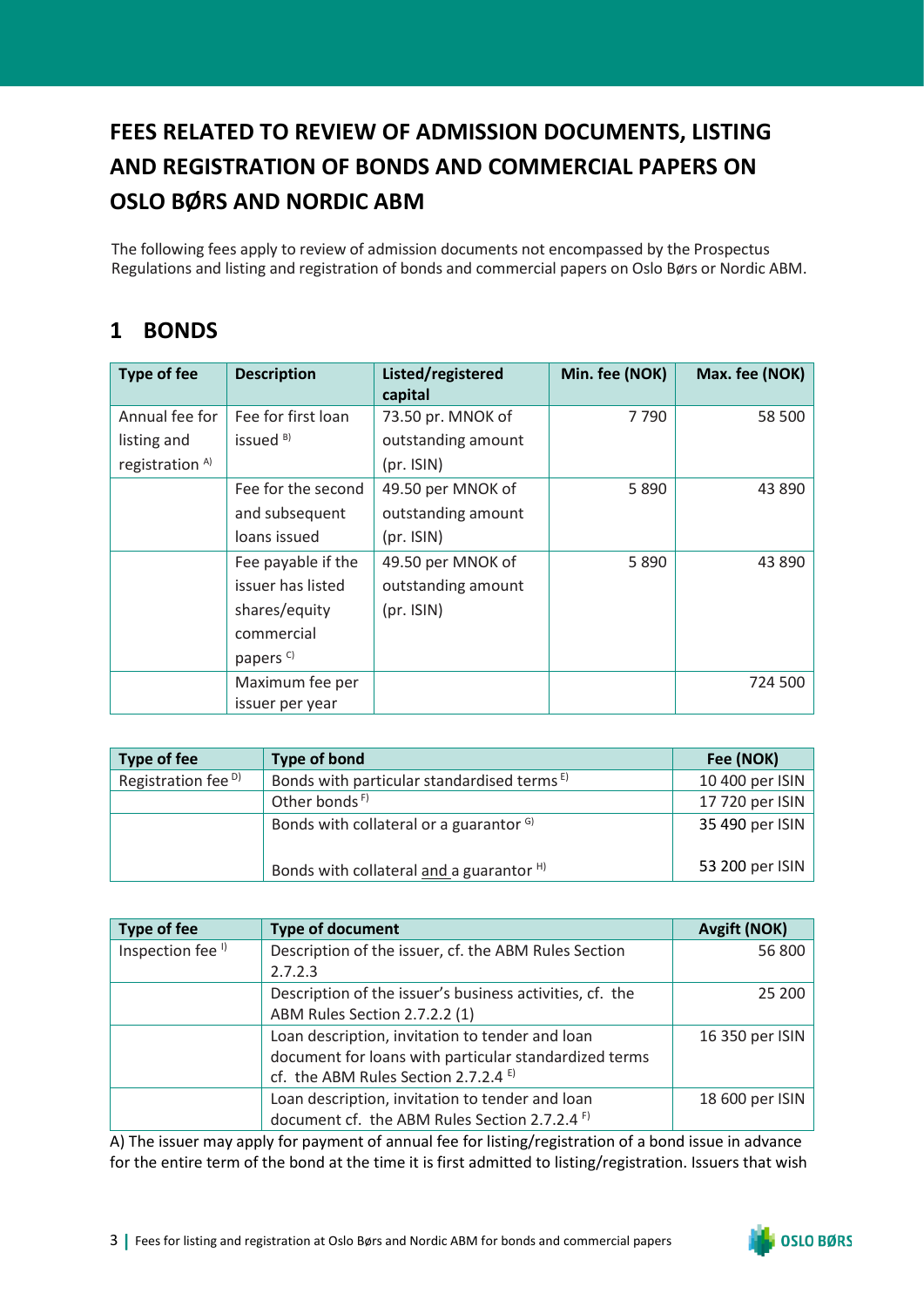to do so must notify Oslo Børs at the time the application for admission to listing/registration is made.

The following assumptions will be applied when invoicing the annual fee for the entire maturity of an issue in advance:

- The invoice will be based on the fee in force at the time the invoice is issued. Any subsequent changes in the level of fee will not lead to a further invoice from Oslo Børs (if the fee is increased) nor any refund of the fee originally paid (if the fee is reduced).
- In the case of a bond denominated in a foreign currency, the exchange rate at the time of admission to listing/registration will be used in calculating the charged fee.
- If the outstanding amount of the bond is subsequently increased as a result of an increase in an open issue (tap issue), an additional annual fee will be invoiced. The amount invoiced will be calculated using the same principles as mentioned above.
- If the bond is redeemed early, this will not cause any repayment of the fee for the remaining years. Where a bond issue includes an option for early repayment by the issuer, the advance fee will be calculated on the basis of the entire original maturity, regardless of whether the early repayment option is exercised.
- The bond must have a stated maturity. It will accordingly not be possible to invoice fees in advance for perpetual issues.
- Where an issue is repayable in instalments, the amount of the advance fee will be based on the expected outstanding amount at each year-end over its maturity.

Invoicing in advance will take into account the minimum and maximum annual fees, both per bond and the total fee per issuer.

B) Relates to the earliest loan admitted to listing/registration at any time.

C) Where the issuer has shares or equity commercial papers admitted to listing, the annual fee is NOK 49.50 per MNOK of the outstanding amount of all the issuer's bond issues.

D) This is a one-off fee incurred at the time of listing/registration.

E) Ordinary senior bonds issued by a bank, ordinary covered bonds and other particular standardized types of bond at the discretion of Oslo Børs.

F) Bonds of types other than those mentioned in item E.

G) The fee is set at twice the registration fee for "other bonds". The fee will not apply to bonds secured by collateral where a third-party valuation is provided which, in the opinion of Oslo Børs, provides sufficient information on the collateral. The fee will not apply to bonds that are guaranteed by the state or by a municipality or county authority.

H) The fee is set at three times the registration fee for "other bonds". The fee will not apply to bonds secured by collateral where a third-party valuation is provided which, in the opinion of Oslo Børs, provides sufficient information on the collateral. The fee will not apply to bonds that are guaranteed by the state or by a municipality or county authority.

I) The fee becomes payable when a admission document is submitted to Oslo Børs for inspection, even if the inspection subsequently is not, or cannot be, completed.

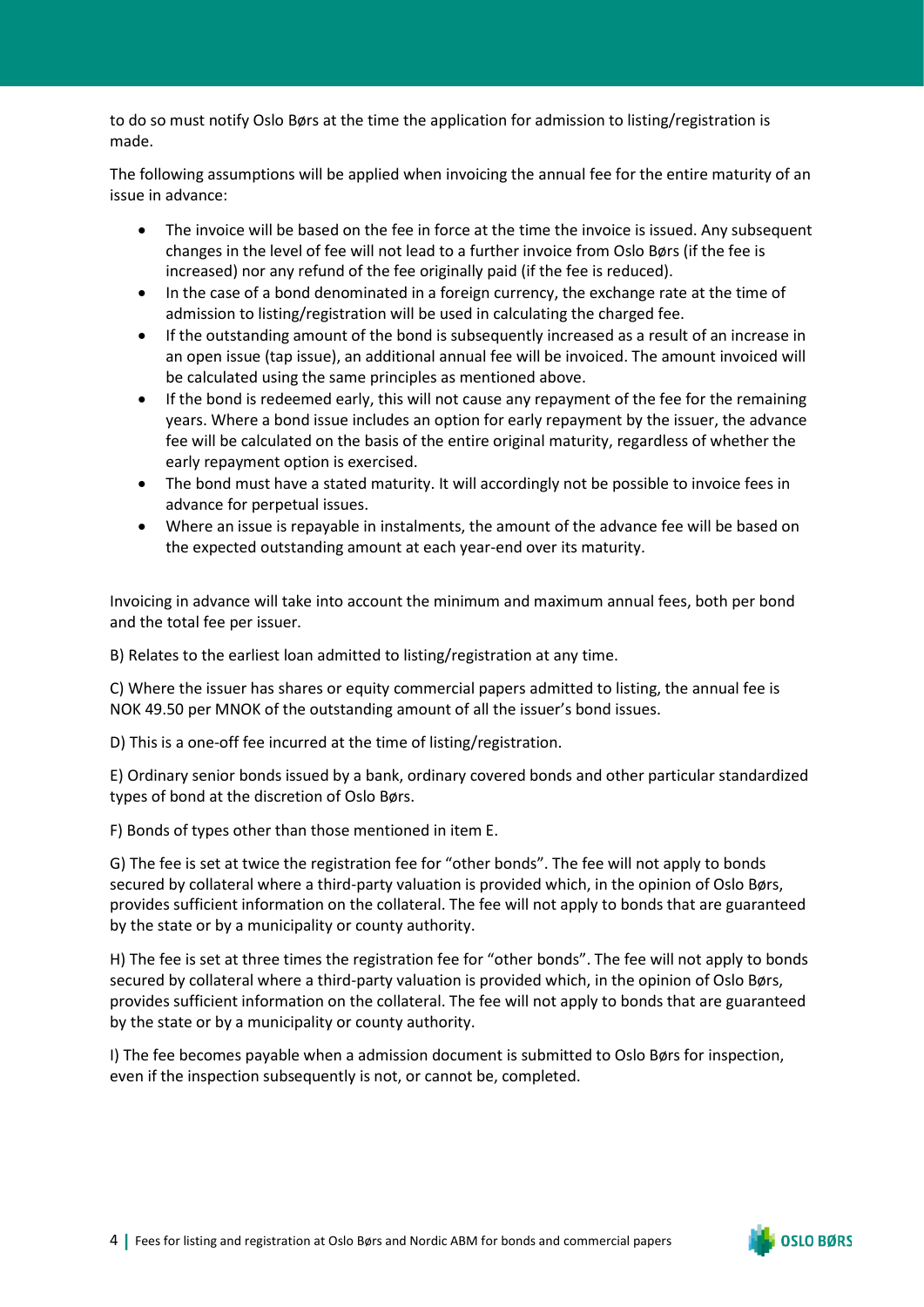#### <span id="page-4-0"></span>**2 COMMERCIAL PAPERS**

| $\vert$ Type of fee         | Fee (NOK)           |
|-----------------------------|---------------------|
| Registration fee, per month | $735$ <sup>J)</sup> |

J) Maximum fee for the full maturity of the commercial papers is NOK 7 350.

#### <span id="page-4-1"></span>**3 OTHER FEES**

| Type of fee                     | <b>Description</b>                       | Fee (NOK)    |
|---------------------------------|------------------------------------------|--------------|
| Compliance course <sup>k)</sup> | Company-specific compliance courses (fee | By agreement |
|                                 | per course)                              |              |

K) Oslo Børs offers company-specific compliance courses for companies upon request.